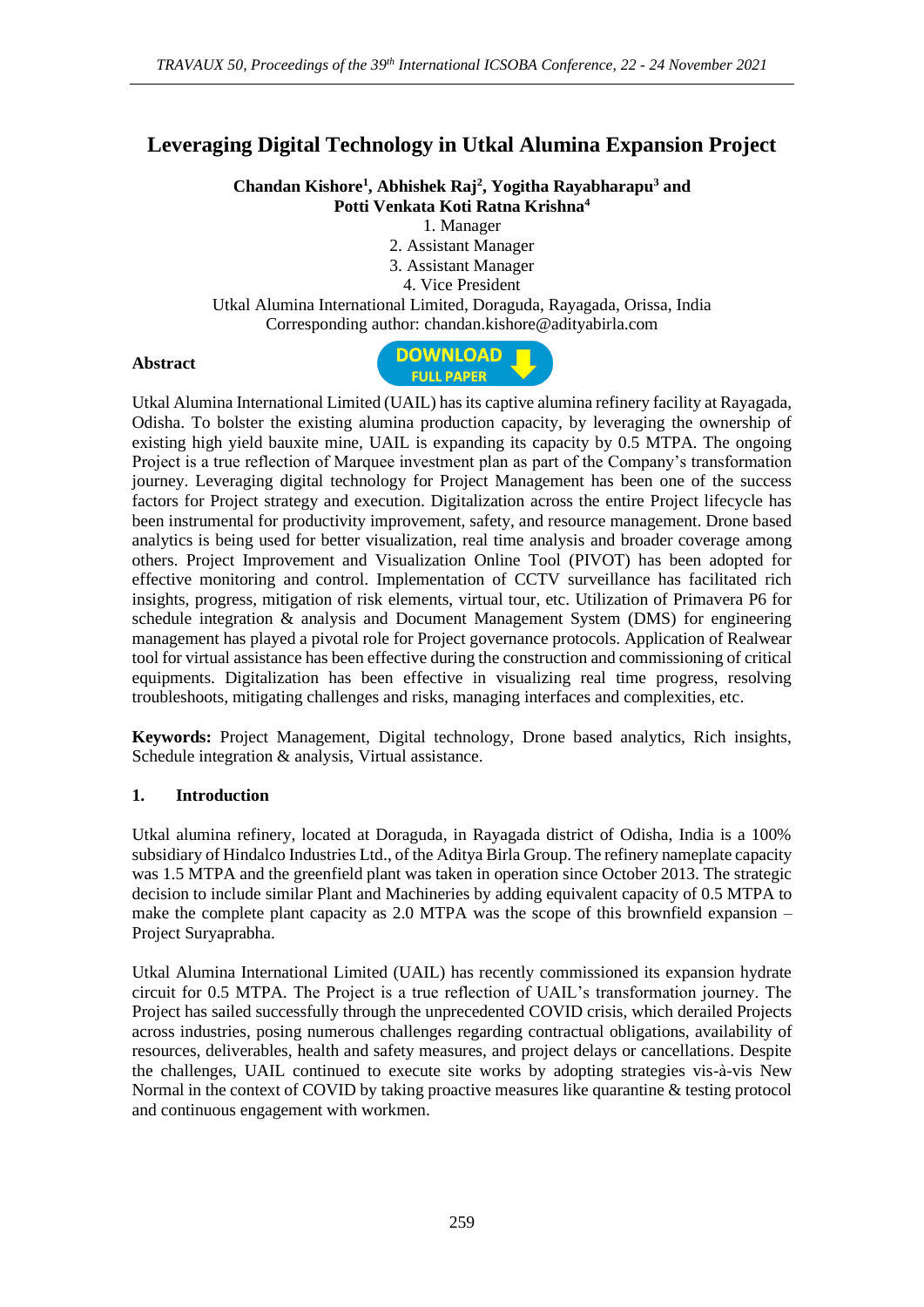For the Brown Field expansion Project. Hybrid Contracting Model was adopted, comprising of in-house basic engineering and overall coordination, combination of LSTK, EPCM and Item-rate contractors, and PMO for Project oversight and optimisation support. The Project witnessed several challenges like presence of extensive volume of hard rock in major expansion facilities, varying sub-surface soil conditions, high labor attrition, movement of heavy equipment through hilly terrain and interfacing with existing facilities.

## **2. Technical Details of Expansion Project**

Following are the basic concept of Utkal brownfield expansion by 0.5 MTPA:

- Utilizing the capacity of existing areas such as Power plant, Bauxite transportation, Security filtration, main pipe rakes etc.
- Utilizing the existing standby system as common standby for existing as well added facility in almost all area.
- Addition of new facilities, similar to existing one for better maintainability and spare management

Based on the above philosophy, detailed engineering was done. Following are the area wise expansion details of major Process areas:

- One bauxite reclaimer and one crusher in Bauxite Handling unit.
- One Bauxite Silo, rod mill and pumping system in Bauxite Grinding unit
- 3 IBSH, 4 PDS tanks and pumping system in Predisilication unit.
- 1 digestion unit of 4 digester vessel, 2 sets of heaters, 4 flash vessels and accessories in Digestion unit.
- 1 High rake decanter, 6 washers, Flocculant dosing arrangement in Mud wash unit.
- 1 evaporation unit
- 10 precipitation tanks
- 3 Coarse seed filters
- 1 Calciner unit

## **Project Scope:**

- Around 80000 m<sup>3</sup> of Concrete work
- $\sim$  21000 MT of Structural steel and 14000 MT of equipment
- 11.3 lakh Inch meter of Piping
- $\bullet$  ~ 1000 km of electric cable

## **Project Challenges:**

- Two waves of Covid-19 during peak time of project
- Remote location
- High labor attrition
- Local conflicts
- Appropriate local engagement basis competency level
- Brownfield Project Interfacing with external and internal stakeholders
- Presence of hard rock in major areas of the expansion; varying soil conditions